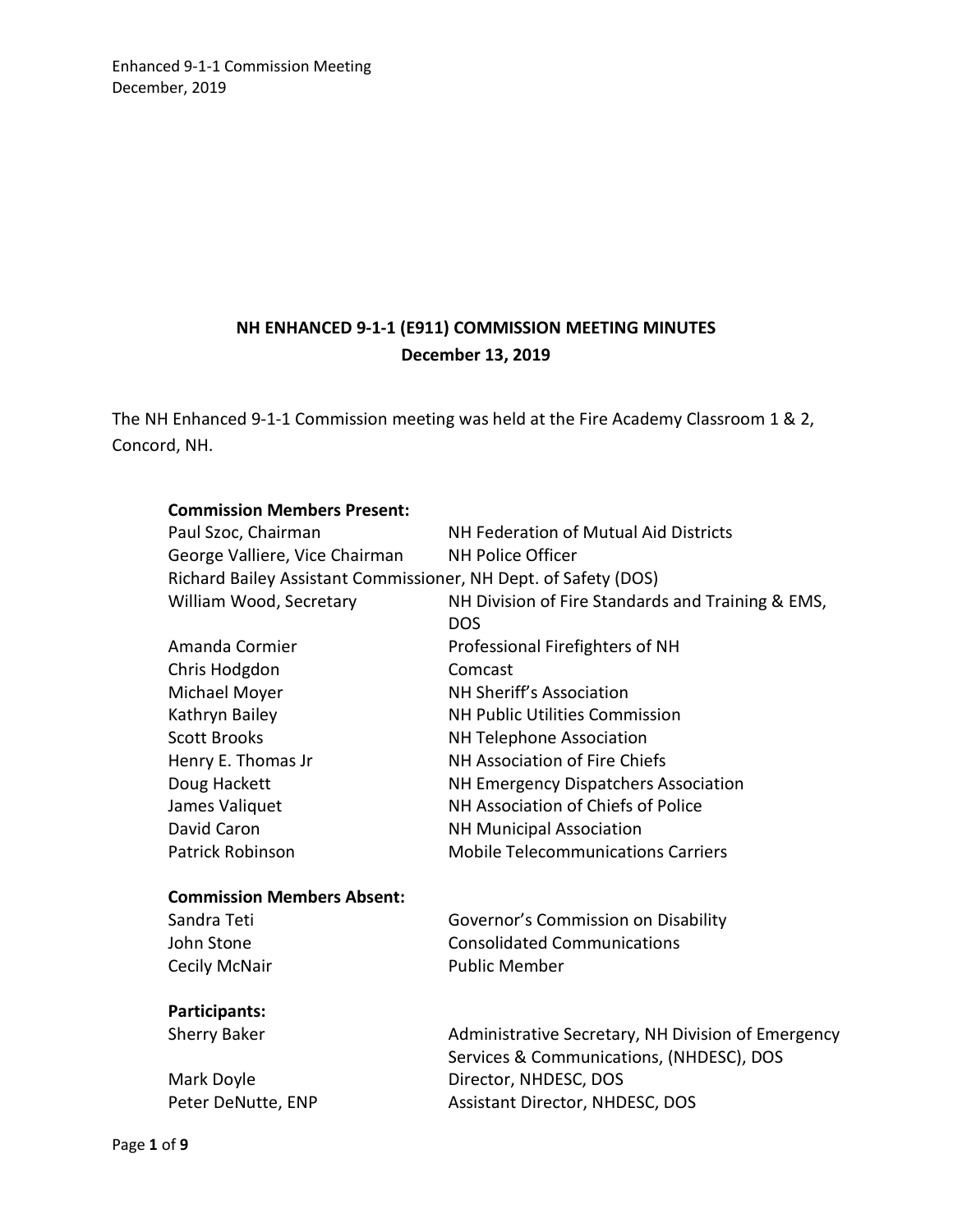| Steven Lavoie             | Director of Administration, DOS                                |
|---------------------------|----------------------------------------------------------------|
| Robert Brown              | <b>INdigital</b>                                               |
| Sean Goodwin              | Administrator, GIS, NHDESC, DOS                                |
| <b>Timothy Scott</b>      | IT Manager IV, NHDESC, DOS                                     |
| Matt White                | Into Tech Manager IV, NHDESC, DOS                              |
| John Letson               | Supervisor III, NHDESC, DOS                                    |
| Jedediah Jackson          | Communications Tech II, NHDESC, DOS                            |
| Jeannie Cadarette         | Field Rep I, NHDESC, DOS                                       |
| <b>Rebecca Desrochers</b> | Telecommunication Spec II, NHDESC, DOS                         |
| John Stevens              | Coordinator, Statewide Interoperability, NHDESC,<br><b>DOS</b> |
| Josh Mann                 | Comm. Supervisor I, Radio Maintenance, NHDESC,<br><b>DOS</b>   |
| Deputy Kyle Levesque      | Danbury Fire Department                                        |
| <b>Thomas Andross</b>     | <b>Grafton County Sheriff Department</b>                       |

# **1. Approval of the minutes from the September 27, 2019, NH Enhanced 9-1-1 Commission meeting**

Chairman Szoc called for approval of the September 27, 2019 meeting minutes. Commissioner Kate Bailey motioned to accept the minutes and Commission Michael Moyer seconded the motion. The minutes were unanimously approved by those present.

### **2. FY19 Surcharge Receipts**

- **2. A. Financial Report (Steven R. Lavoie, Director of Administration)** 1. Discuss year-to-date expenditures & surcharge
- Surcharge receipts are on track and the E9-1-1 Fund is healthy.
- Expenditures are in line at this point. The Division does a great job of managing its expenditures.
- No concerns at this point related to expenditures.
- Discussion about surcharge by the members of the Commission and how it relates to future projects and costs for the Division.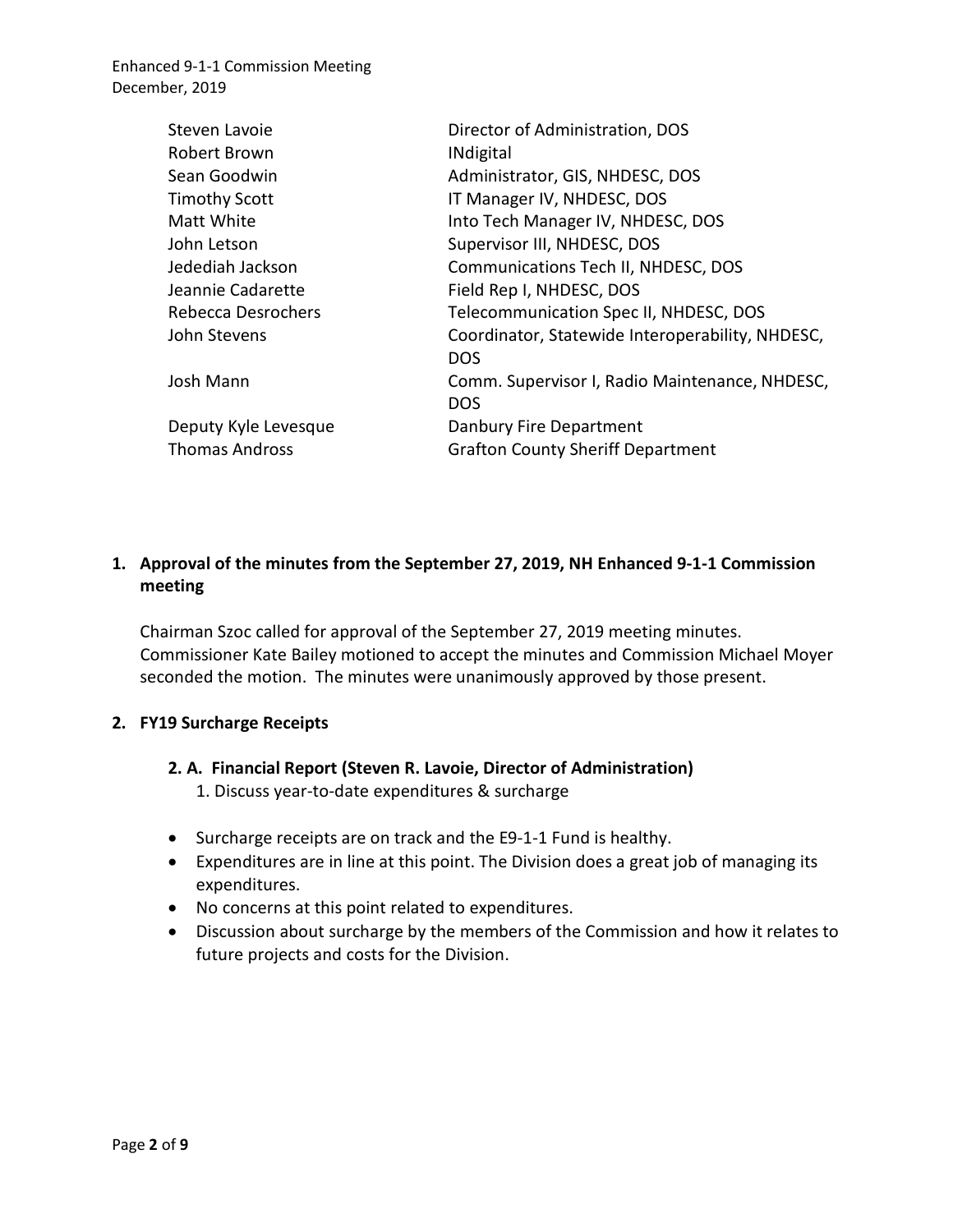### **3. Division Reports**

**A.** Administration Section (Robert Lussier, Assistant Director)

- 1. Administration Update
- 2. Emergency Communication Command Vehicle Event List
- 3. Wanda Scott (9-1-1 Outreach & Education & Social Media Report)

4. Presentation on DESC "Orientation/On-Boarding" – Jeannie Cadarette and Becky **Desrochers** 

### **Director Doyle reported the following:**

- Call Delivery RFP scheduled for January 6, 2020 Governor and Council
- Mt. Washington MOU scheduled for Governor and Council in February
- MOU with Dept. of Interior is to provide for the parties to utilize radio frequencies set aside for national interoperability between agents of the U.S. Federal Government.
- January 6<sup>th</sup> will meet to discuss the next steps relative to outstanding MOU's and requests for frequency sharing
- A concept document being prepared for replacing carpet & cubicles in Mapping/Database Section at Laconia facility
- Emergency Communication Peer Support Unit (international Critical Incident Stress Foundation Training) has been completed.

Public Education Events as follows:

- DOT Fall Employee Wellness Day (Vendor Table)
- Litchfield FD Open House (9-1-1 Telecommunicator attended/Vendor table)
- Rochester Fire Safety Day (9-1-1 Telecommunicator attended/Vendor table)
- Bishop Brady High School Health Occupation (Presentation/PSAP Tour)
- Deering Public Health/Safety Day (Incident Command Vehicle/Vendor table)
- PAL Youth Haven (Presentation to students 10-18 years old)
- Concord High School Health Occupation (Presentation)
- Ray School, Hanover (Presentation)
- Lafayette Regional School (IPOC Tour)
- Manchester West High School- Alternative Education Students (Presentation/Tour)

Upcoming Professional Development/Media Relations as Follows:

• Social Media Engagement Class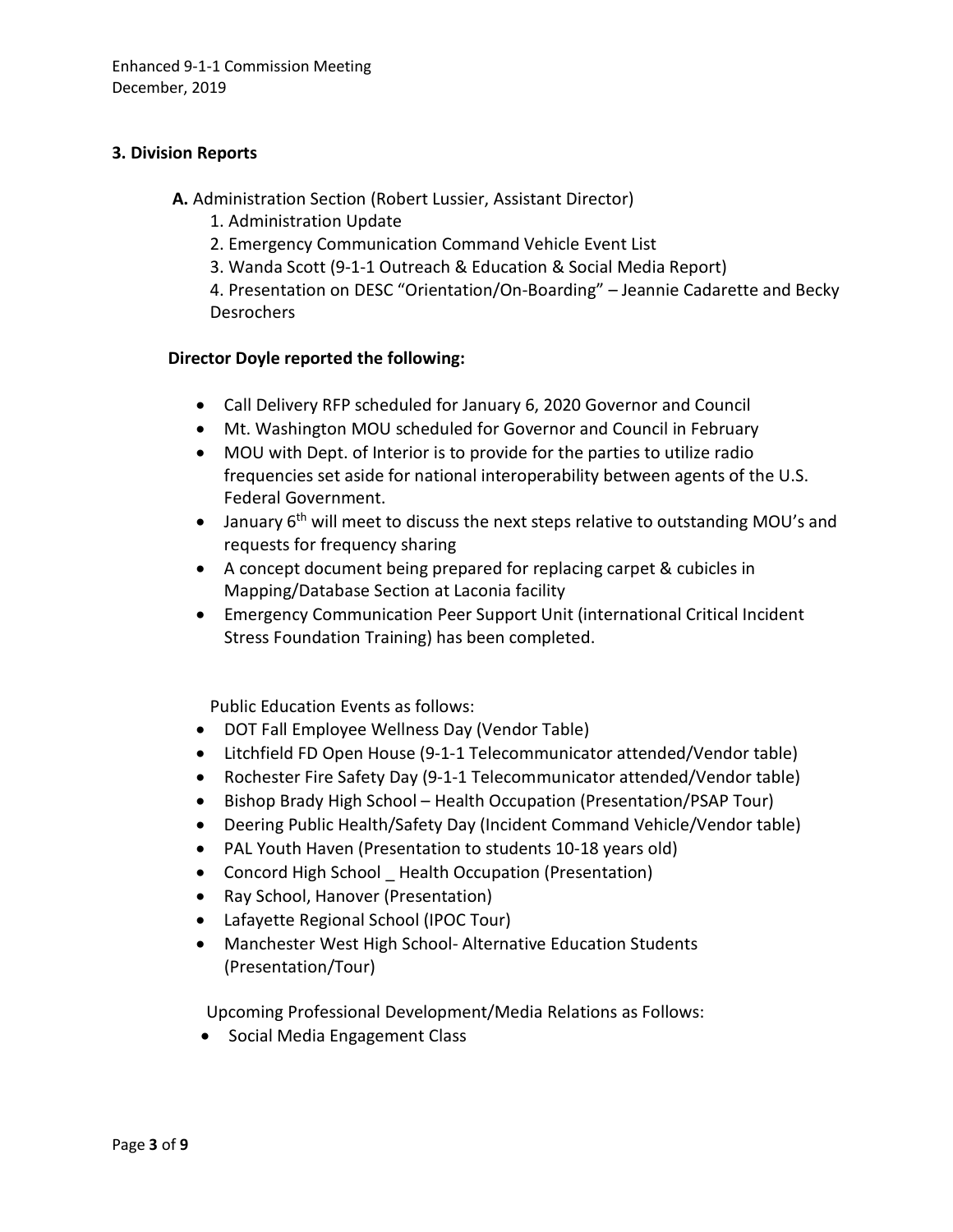### **B. Report on Special Projects (Sean Goodwin, GIS Administrator)**

- 1. Status on NHVIEWW
- 2. Status on the Wireless Asset Manager
- 3. Information on DOS GIS Assistance

#### **Sean Goodwin reported the following:**

- 218 cell tower panel sets processed for location validation.
- 3 New tower sites on-line in Sutton, Warner and Gilmanton
- Snowmobile trails maps and data are in process of being finalized for the season
- Finalized Phase 2 GIS architecture for dispatch center mapping platform build out
- Dispatch mapping that interfaces with AVL has been retooled in the Java Script form for more security compliance.
- Communication Asset Manager continues to be enhanced and populated with communication site data.
- Planning and exercise maps continue to be requested
- Still working out details with the Lead Agency for the 2020 Fly High Resolution Imagery

# **C. Report on Data Operations: (Matthew White, Information Tech Manager IV, Data Operations)**

- 1. Update on Mapping and Database activities
- 2. Update on Emergency Notification System (ENS) replacement
- 3. Schools Statewide Telephone Emergency Preparedness Project (S.T.E.P.)
- 4. Update on MLTS Discrepancies and Resolutions

### **Matthew White reported the following:**

- The telephone database contains approximately 649,030 records.
- Partial address conversions have occurred in seven cities and towns affecting a total of 576 customer records.
- The Mapping Database contains 685,782 addressable points.
- The Mapping Database contains 73,924 landmark points.
- The Mapping Database contains 52,787 building footprints.
- The Mapping Database contains 231,970 road segments.
- Emergency Notification System has 46 communities signed up to participate in the system.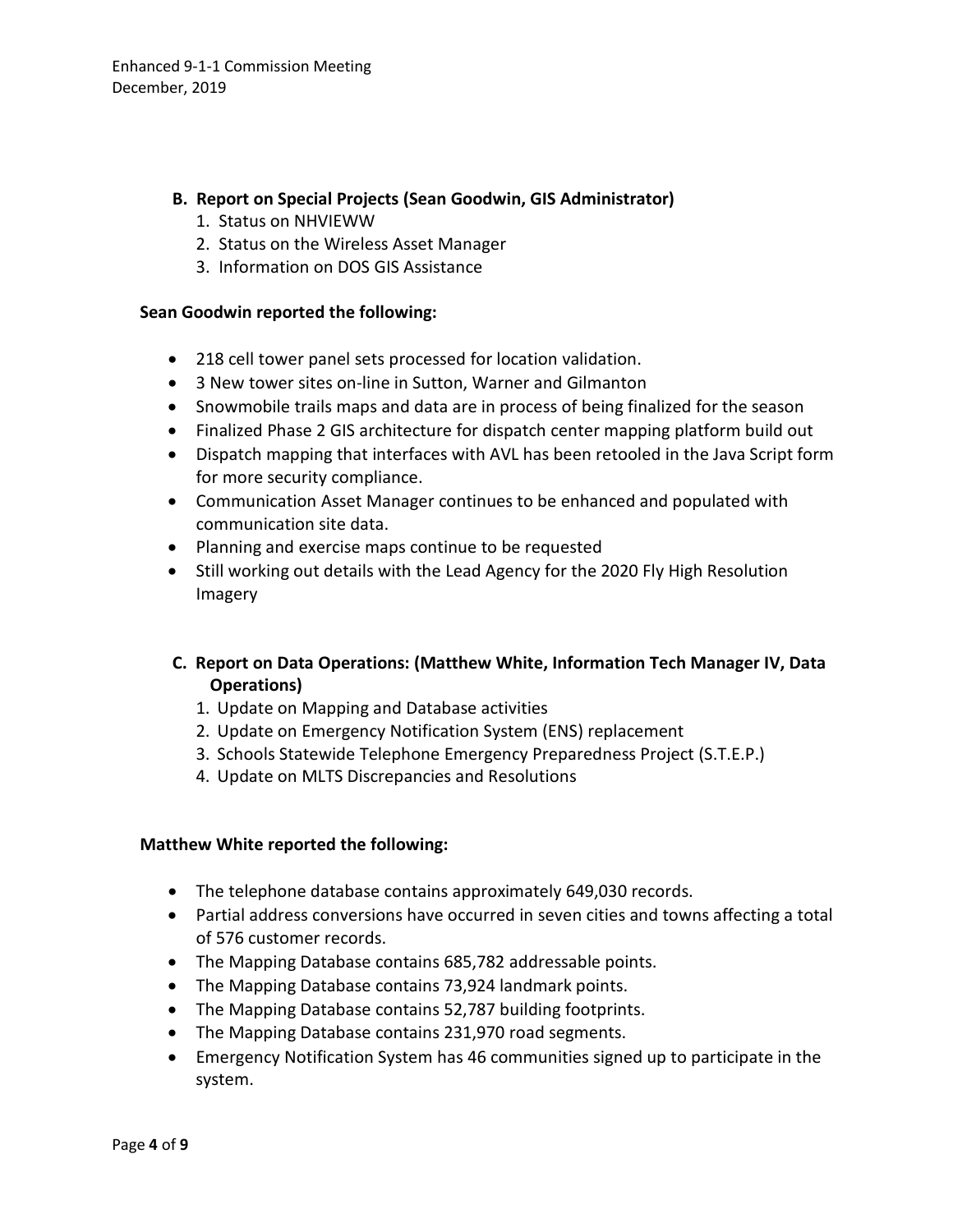- There are currently 277 open MLTS discrepancies; 192 MLTS discrepancies have been closed since the last Commission meeting.
- Actively marketing the ENS software to interested parties
- Taken a pause on the STEP program while transitioning some work from our recent retiree to our primary STEP employee
- Working with the towns of Carroll and Bethlehem to map the Bretton Woods Ski Area and coordinate new addresses for all of the properties.
- Met with Dartmouth College on their move to a cloud-based VoIP (Jive).
- Was invited to the North Country InterOp Meeting to explain the State Police ESZ project in depth.
- Final stages of the State Police ESZ Project
- **D. Report on PSAP Operations and Report on Emergency Medical Dispatch: (Deb Bray, Supervisor IV)** 
	- 1. Update on PSAP operations
	- 2. Agency Call Statistics Report **(Items 2 thru 7 are included in packet)**
	- 3. Hands to Chest
	- 4. Update on transfer times
	- 5. Agency Performance Report
	- 6. ACE Performance Standard Report
	- 7. QI Summary Report
	- 8. Update on Training division

## **John Letson reported the following:**

- Currently have 10 Telecommunication Specialists I vacancies
- Hiring phase and interviews in end of December
- January 31, 2020 possible start of a new training class
- Two Telecommunicators joined the Stork Club
- 5 Letters of Commendations were handed out within the last 3 months
- Completed 6 active shooter drills
- Supervisors need a more effective way to communicate between PSAPs. Need some type of device we can carry with us while on floor.
- An unannounced active shooter drill in 2020
- Training Manager Allison Reopel has submitted our application to APCO for the Agency Training Program Certification.
- Training Department working on a 4-6 hour training for other Division employees to take basic police and fire calls in the case of a pandemic situation in the PSAP's.
- Derrick Aumann completed the reaccreditation application and submitted it on December 6<sup>th</sup>.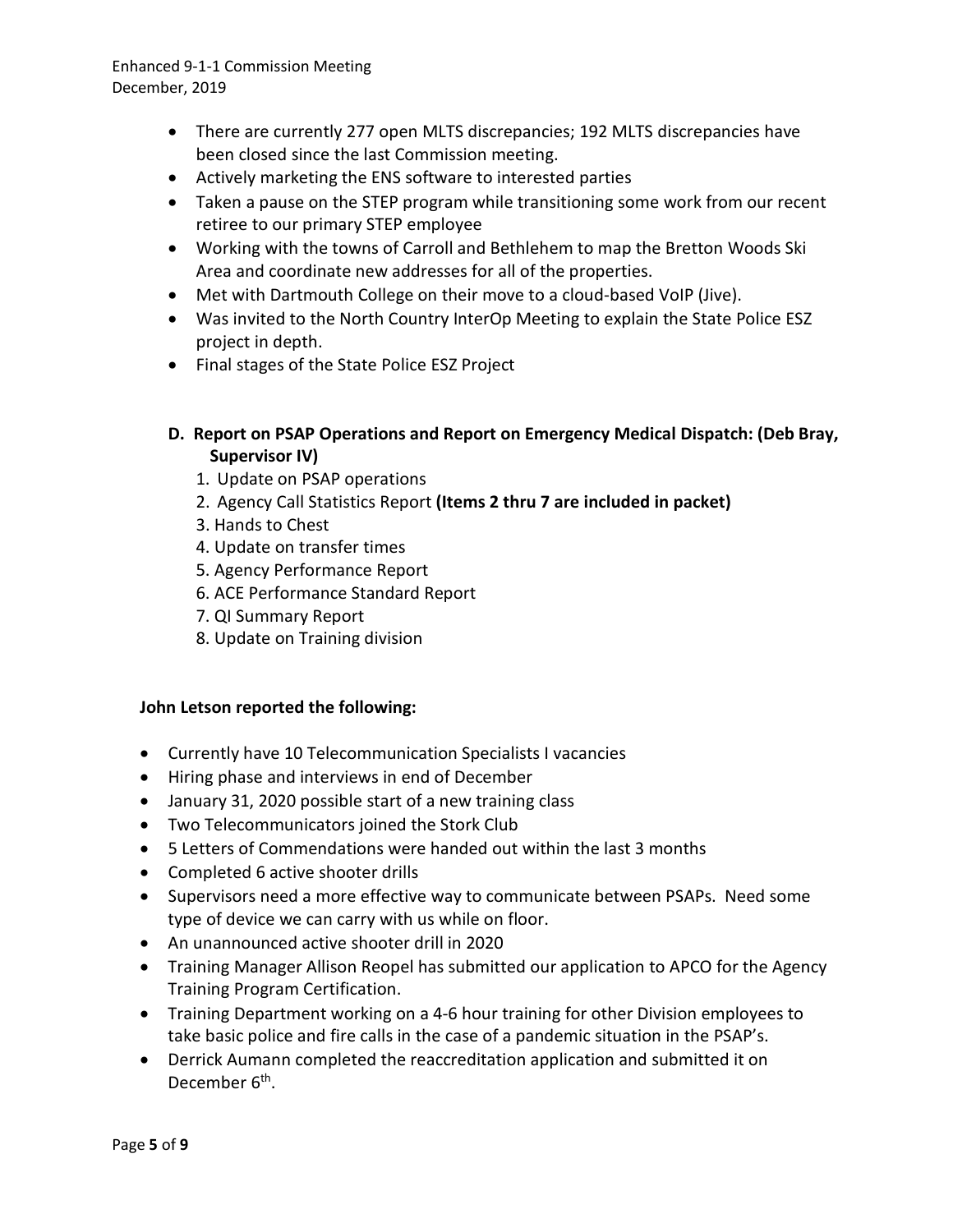- **E. Report on Information Technology (Tim Scott, Information Technology Manager V)** 
	- 1. CAD and Dispatch Center PC Upgrade Project
	- 2. Contract Renewal for Call Delivery Network
	- 3. Contract Renewal for CPE
	- 4. GIS Infrastructure Upgrades

#### **Tim Scott reported the following:**

- Deployment of the new Dispatch PCs later this month or early January
- January 6, 2020 is the release date for the contract renewal for CPE
- March 2020 is the release date for the contract renewal for Call Delivery Network
- GIS infrastructure upgrades and migration strategy discussions continue to go well
- Reviewing the Federal NGI-9-1-1 Self-Assessment. Once completed will have Director Review.

### **F. Communications Maintenance Bureau (Joshua Mann, Communication Supervisor I)**

1. Update on Radio Communications Maintenance

### **Josh Mann reported the following:**

- P25 Project is fully operational and working as designed
- Still refining some of the backhaul connections for resiliency and operational efficiency across the state.
- Motorla is still working side by side with us to get the final details buttoned up for system handover to our technicians.
- Training is scheduled in January and February for technicians to learn how to maintain system.
- WAVE is the last piece to be completed in early 2020
- Continue to respond to incidents across the state to support communication interoperability situations.
- Responded to the Bow Power Plant protest and also the Hooksett Coal Train Protest
- Working to upgrade and maintain deployable command and communications assets
- Mike Cadorette attended and completed the COM-T course
- Robert Erskine is working on completing his COM-L, COM-T and IT Section Leader Task Books.
- Continue to attend to the maintenance needs on the radio sites as they arise
- Mountaintop sites were in top-notch shape due to the hard work and dedication of our staff.
- No outstanding issues that were delayed to spring 2020
- Few issues with microwave links crop up because of aging equipment
- Working on generator replacement plan for the mountaintop sites and adding our HVAC equipment to the statewide maintenance contract.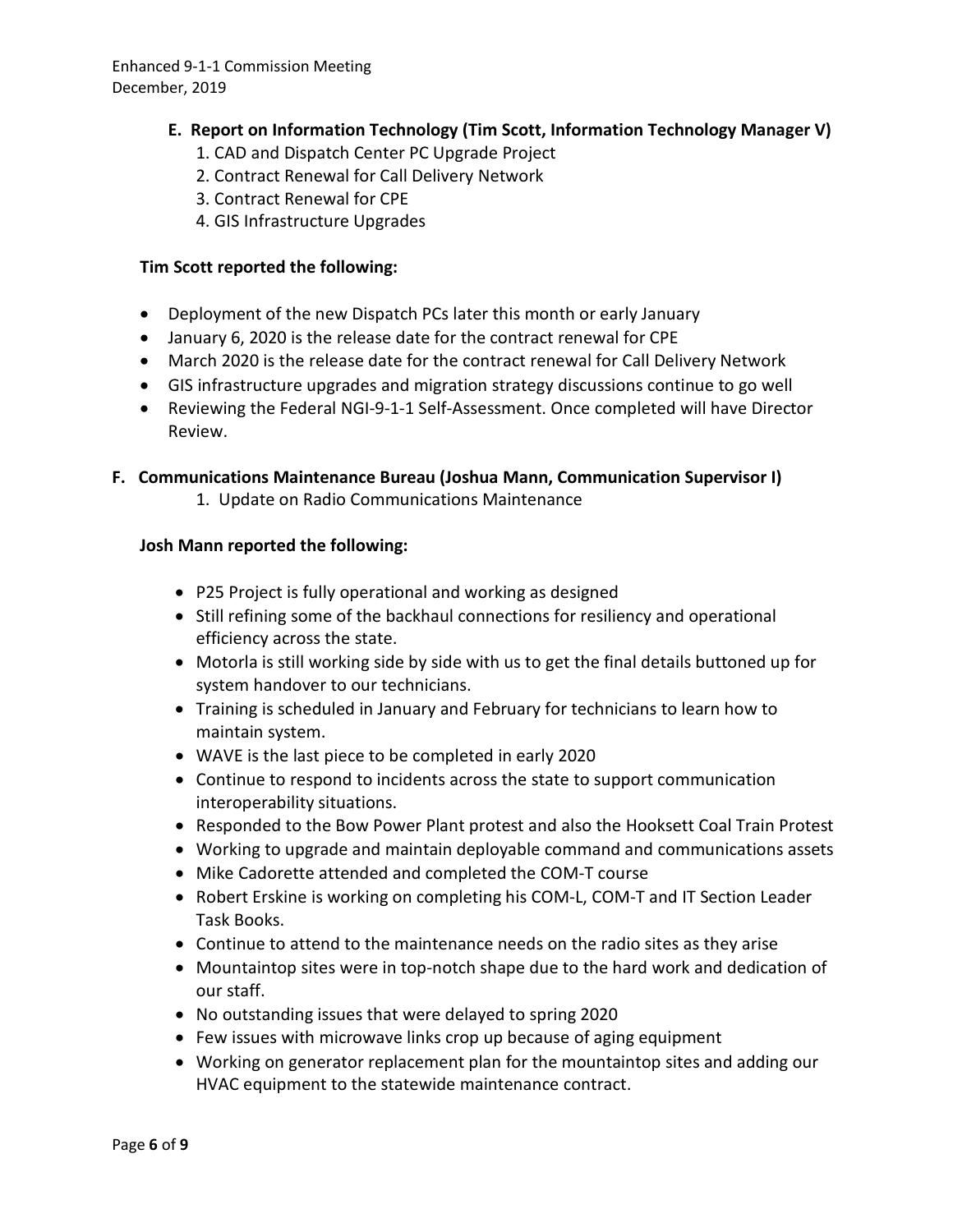- As we move into 2020, we have a number of initiatives to increase staff knowledge, improve the radio system, and increase the capabilities of the Division.
- Improve the operational capabilities of the Phoenix Interoperability Trailers and expand their use.
- Transitioning the EAS system off the old circuit based system into the realm of IP.
- Increasing the number of personnel able to operate the deployable assets
- Working to repair and improve the coverage of the radio system for State Police

## **4. Statewide Interoperability (John T. Stevens, Statewide Interoperability Coordinator)**

### **John Stevens reported the following:**

- Statewide Interoperability Executive Committee last met on November 15, 2019. Due to meet again on February 14, 2020.
- SIEC Working Groups meet on a monthly basis.
- Set and 100% completed the 2019 goals:
	- o Increased number of COML in the State
	- o Increased number of COMT in the State
	- o Cyber Security Perspective for PSAP's webinar
	- o TTX on Policy development
- US Homeland Security is going to replicate the TTX on policy development and use this nationwide.
- Rescheduled to April 21-24 will hold a COMU functional exercise which will consist of 3 teams running through 12 COML and 12 COMT trainees over the course of two days. This exercise will provide an opportunity for the trainees to complete all of their required tasks to become certified.
- First Net capability and expansion:
	- o 94 communities online
	- o 19 more communities online by end of 2019
	- o 34 towers under development to go on-line
- AT&T has collaborated with Great Northwood Wireless with regard to expansion in the North Country.
- AT&T will be taking over North East Wireless in the Grafton County area

## **5. NH Bureau of Emergency Communication (Mark E. Doyle, Director)**

- 1. Update on Bureau
- 2. Outage Update
- 3. Deputy Kyle Levesque, Danbury Fire Department to address the Commission relative to 9-1-1 outage and restoration
- Wanda Scott has been working diligently to ensure our social media is expanding.
- Communication support meeting re: Protest preparations incident with Bow EOC/Police/Fire and State Police at Bow EOC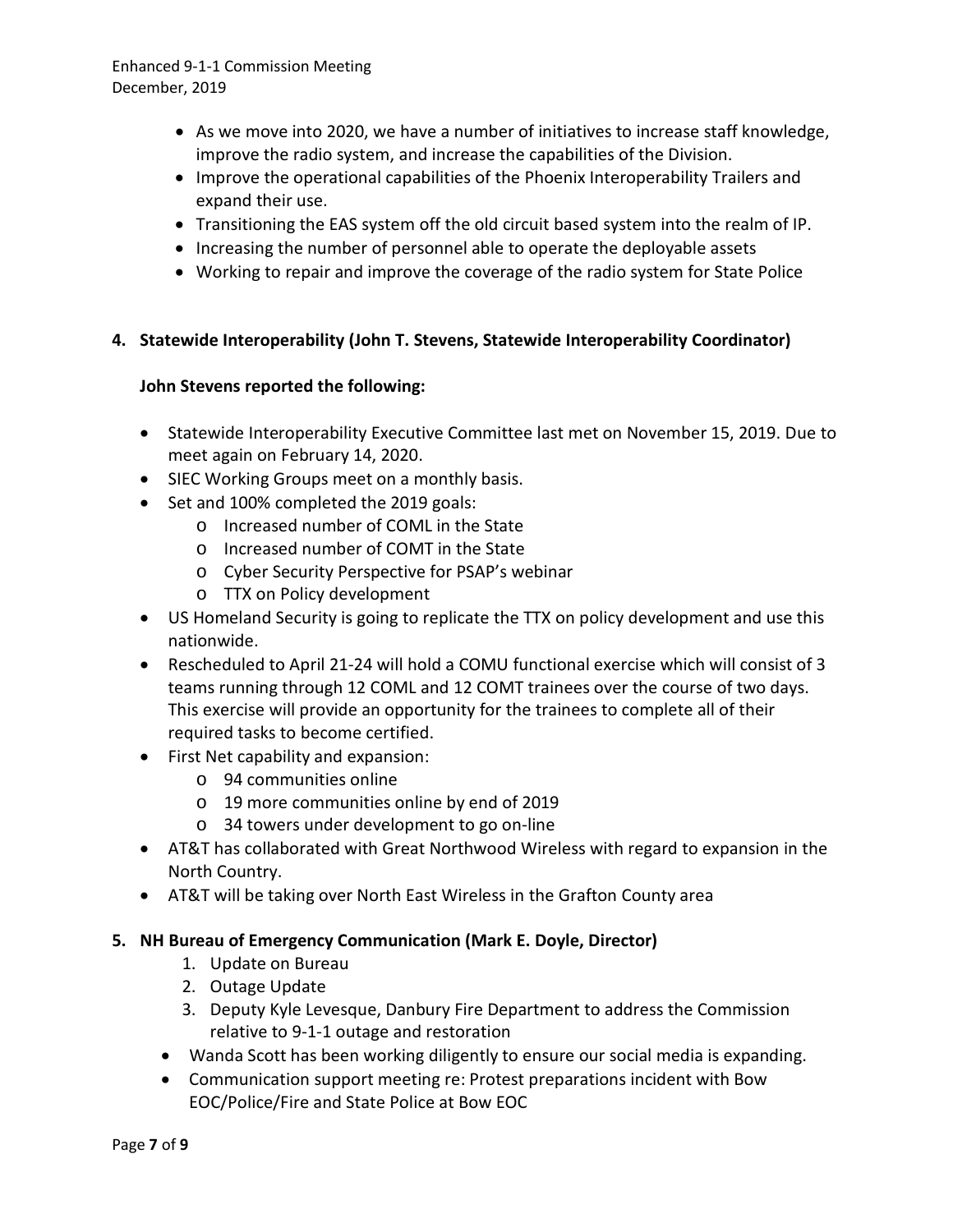- Department of Safety meeting to coordinate activities and communications support for the protest in Bow
- Communications trailer sent to Bow to support first responders with communications
- Members of the Division's ESF#2 Team participated in the DHS Executive Education Seminar at the Fire Academy to discuss the scenario presented as it applies to our SEOP.
- State Emergency Operation Plan signed off and finalized
- Discussion on 9-1-1 outages and restoration issues. Deputy Kyle Levesque, Danbury Fire Department, addressed the Commission regarding this issue.

### **6. Contractor's Report (Robert Brown, INdigital)**

1. Report on Network

### **Robert Brown reported the following:**

- The NENA ICE9 event was postponed. Over this reporting period, we also supported and attended the Atlantic Chapter APCO 2019 conference in Falmouth MA.
- A new Carrier has been added into the data centers for eventual go-live. The new Carrier is Inteliquent
- INdigital replaced a bad hard drive in the Manchester data center NGCS
- FCC order 13-158 compliance report submitted in October for the State of New Hampshire INdigital system.

### **7. Legislative Committee Report**

1. No Report

#### **New Business**

#### **1. Correspondence**

a. Thank you note from Mrs. Bean's Health Science Class – Wanda Scott

### **3. Next meeting and adjournment**

Chairman Szoc called for a motion to adjourn at 2:00pm The motion was seconded by Commissioner Kate Baliey and unanimously passed by those present. There were no abstentions.

### **The next Commission meeting is scheduled on March 13, 2020 at The Fie Academy Main Building Classroom 1 & 2, Concord NH**

\_\_\_\_\_\_\_\_\_\_\_\_\_\_\_\_\_\_\_\_\_\_\_\_\_\_

Page **8** of **9**